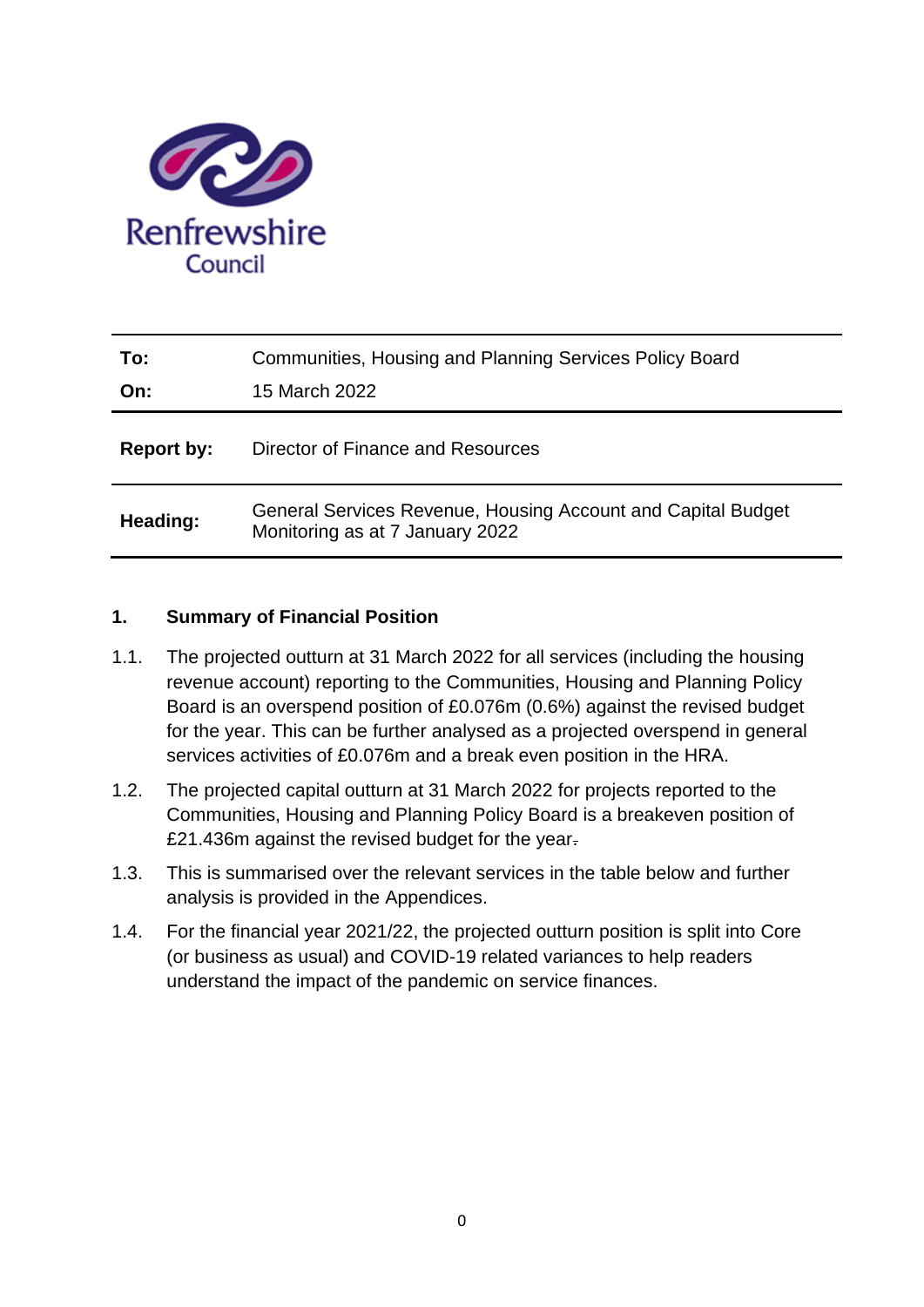| <b>Table 1: Revenue</b>                                                               |                                                   |                                             |                                                 |                                              |                                   |                                |
|---------------------------------------------------------------------------------------|---------------------------------------------------|---------------------------------------------|-------------------------------------------------|----------------------------------------------|-----------------------------------|--------------------------------|
| <b>Division / Department</b>                                                          | <b>Revised</b><br>Annual<br><b>Budget</b><br>£000 | Projected<br><b>Outturn</b><br>Core<br>£000 | Projected<br><b>Outturn</b><br>COVID-19<br>£000 | <b>Total</b><br>Projected<br>Outturn<br>£000 | <b>Budget</b><br>Variance<br>£000 | <b>Budget</b><br>Variance<br>% |
| <b>Housing Revenue</b><br>Account (HRA)                                               | £0                                                | £34                                         | (E34)                                           | £0                                           | £0                                | 0%                             |
| <b>Communities &amp; Housing</b><br>Directorate                                       | £14                                               | £14                                         | £0                                              | £14                                          | £0                                | $0\%$                          |
| Housing - General<br>Services (Not HRA)                                               | £4,959                                            | £4,959                                      | £15                                             | £4,974                                       | (E15)                             | $(0.3\%)$                      |
| <b>Communities and Public</b><br>Protection (excluding<br><b>Regulatory Services)</b> | £3.748                                            | £3.464                                      | £154                                            | £3,618                                       | £130                              | 3.5%                           |
| Economy & Development                                                                 | £191                                              | £382                                        | £0                                              | £382                                         | (E191)                            | 100%                           |
| <b>Criminal Justice</b>                                                               | £3,598                                            | £3,598                                      | £0                                              | £3,598                                       | £0                                | 0%                             |

| <b>Table 2: Capital</b>                           |                                                   |                                             |                                                 |                                              |                                   |                                |
|---------------------------------------------------|---------------------------------------------------|---------------------------------------------|-------------------------------------------------|----------------------------------------------|-----------------------------------|--------------------------------|
| <b>Division / Department</b>                      | <b>Revised</b><br>Annual<br><b>Budget</b><br>£000 | Projected<br><b>Outturn</b><br>Core<br>£000 | Projected<br><b>Outturn</b><br>COVID-19<br>£000 | <b>Total</b><br>Projected<br>Outturn<br>£000 | <b>Budget</b><br>Variance<br>£000 | <b>Budget</b><br>Variance<br>% |
| <b>Housing Revenue</b><br>Account (HRA)           | £20,126                                           | £20,126                                     | £0                                              | £20,126                                      | £0                                | 0%                             |
| <b>Other Housing PSHG</b>                         | £1,240                                            | £1,240                                      | £0                                              | £1,240                                       | £0                                | 0%                             |
| Development & Housing<br>Projects - Green network | £70                                               | £70                                         | £0                                              | £70                                          | £0                                | 0%                             |

# **2. Recommendations**

Members are requested to:

- 2.1. Note the projected HRA and Revenue outturn position detailed in Table 1 above;
- 2.2. Note the projected Capital outturn position detailed in Table 2 above; and
- 2.3. Note the budget adjustments detailed at sections 4 and 6.

# **3. Revenue**

3.1. The Revenue Budget Monitoring report at Appendix 1 identifies a projected overspend of £0.076 million (0.6% of total budget) for all services reporting to this Policy Board. Detailed division service reports can be also be found here, along with an explanation of each significant projected variance.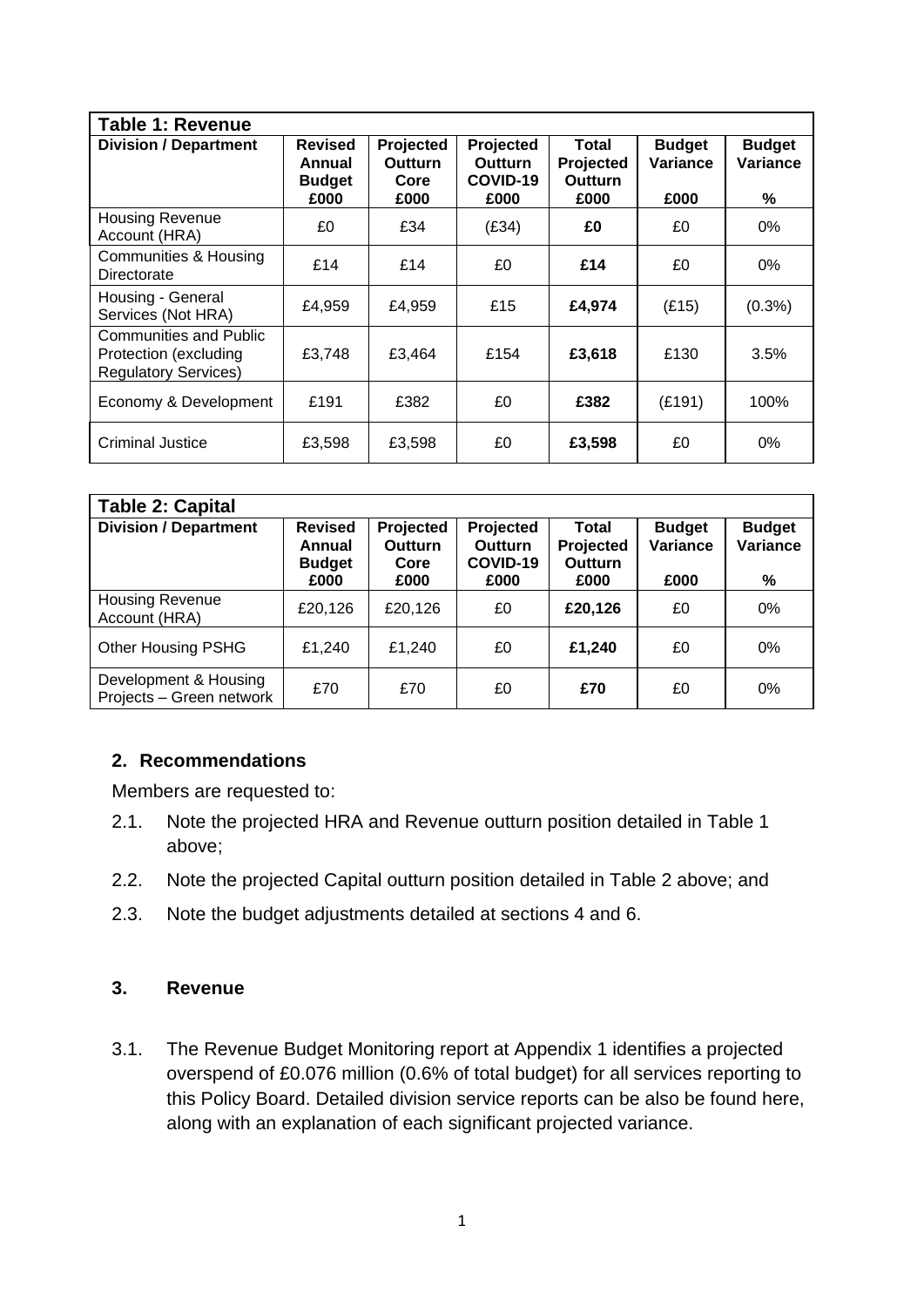- 3.2. The projected outturn is based on information currently available, and assumptions made by service budget holders. Any changes to these projections will be detailed in future reports to the Board.
- 3.3. The main reason for the projected outturn positions are indicated below the tables showing both the subjective analysis (what the budget is spent on) and the objective analysis (which division is spending the budget).
- 3.4. The projected overspend of £0.076 million, includes an estimated underrecovery in planning fees of £0.167 million. This represents 10% of targeted income and reflects a reasonable estimate of income in the current economic and financial climate.

# **4. Revenue Budget Adjustments**

- 4.1. Members are requested to note from Appendix 1 that budget adjustments totalling £0.015m have been processed since the previous finance report to board. These relate wholly to:
	- £0.016m Adult Social Care pay uplift
	- (£0.001m) transfer to Property Services for repairs & maintenance works

# **5. Communities, Housing and Planning Services Capital**

- 5.1. The Capital Investment Programme 2021/22 to 2025/26 was approved by the Council on 4<sup>th</sup> March 2021. For Communities, Housing and Planning Services the approved capital spend for 2021/22 is £20.126m.
- 5.2. The Capital Monitoring report at Appendix 2 indicates net budget adjustments in the approved capital programme for Communities, Housing and Planning Services for the year of (£1.750m). This is within the HRA to reflect expected timing of smoke and heat detector installations and work related to the Council House New Build projects.
- 5.3. Further detail, including reasons for significant variances (where applicable), can be found at Appendix 2.

# **6. Capital Budget Adjustments**

6.1. Since the last report, budget changes totalling (£1.750m) have arisen which reflect the following: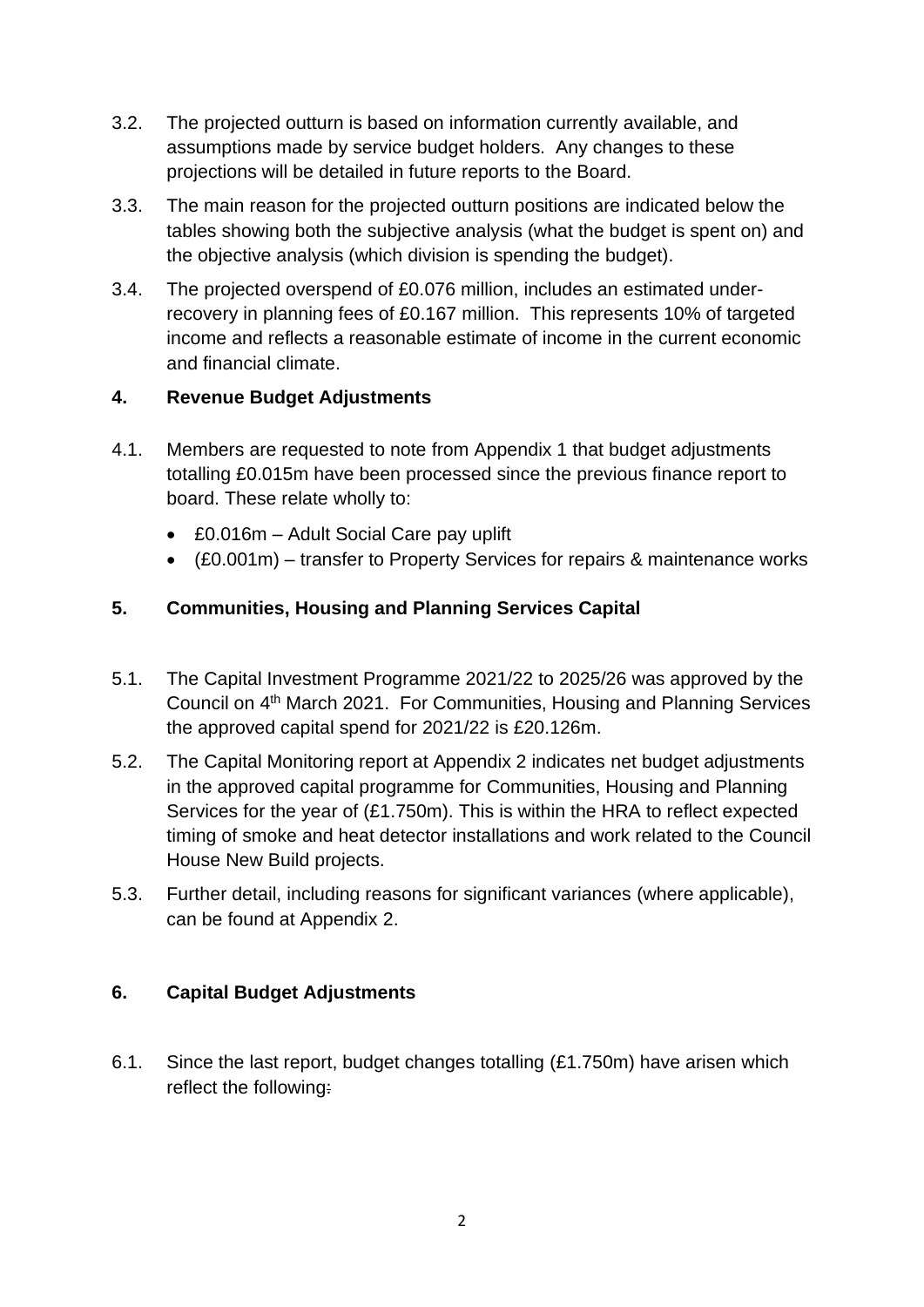Budget Carried Forward to 2022-23 from 2021-22 (£1.750m):

- **HRA**
	- o Regeneration (£0.400m) to reflect expected timing of demolitions at Johnstone Castle and Tannahill;
	- o Other Assets (£0.750m) for expected completion of installation of smoke alarm and heat detectors in early 2022-23;
	- o Council House New Build (£0.600m) in relation to updated cash flows received for the Tannahill new build project.

# **Implications of this report**

**1. Financial –** The projected budget outturn position for Communities, Housing and Planning Services Revenue budget is an overspend of £0.076m (0.6% of total budget). All Income and expenditure, in all services within the department will continue to be monitored closely for the rest of the financial year and, where necessary, steps will be taken to mitigate any overspend.

**\_\_\_\_\_\_\_\_\_\_\_\_\_\_\_\_\_\_\_\_\_\_\_\_\_\_\_\_\_\_\_\_\_\_\_\_\_\_\_\_\_\_\_\_\_\_\_\_\_\_\_\_\_\_\_\_\_\_\_\_\_\_\_\_\_\_\_**

The projected outturn position for Communities, Housing and Planning Services' Capital budget is breakeven. The Capital programme will continue to be monitored closely for the rest of the financial year and, where necessary, steps will be taken to mitigate any overspend.

Any changes to current projections in either Revenue or Capital budgets will be reported to the board as early as possible, along with an explanation for the movement.

- **2. HR and Organisational Development** None directly arising from this report.
- **3. Community/Council Planning** None directly arising from this report.
- **4. Legal**  None directly arising from this report.

# **5. Property/Assets**

Capital projects will result in new build Council housing stock and improvements to existing stock.

# **6. Information Technology**

None directly arising from this report.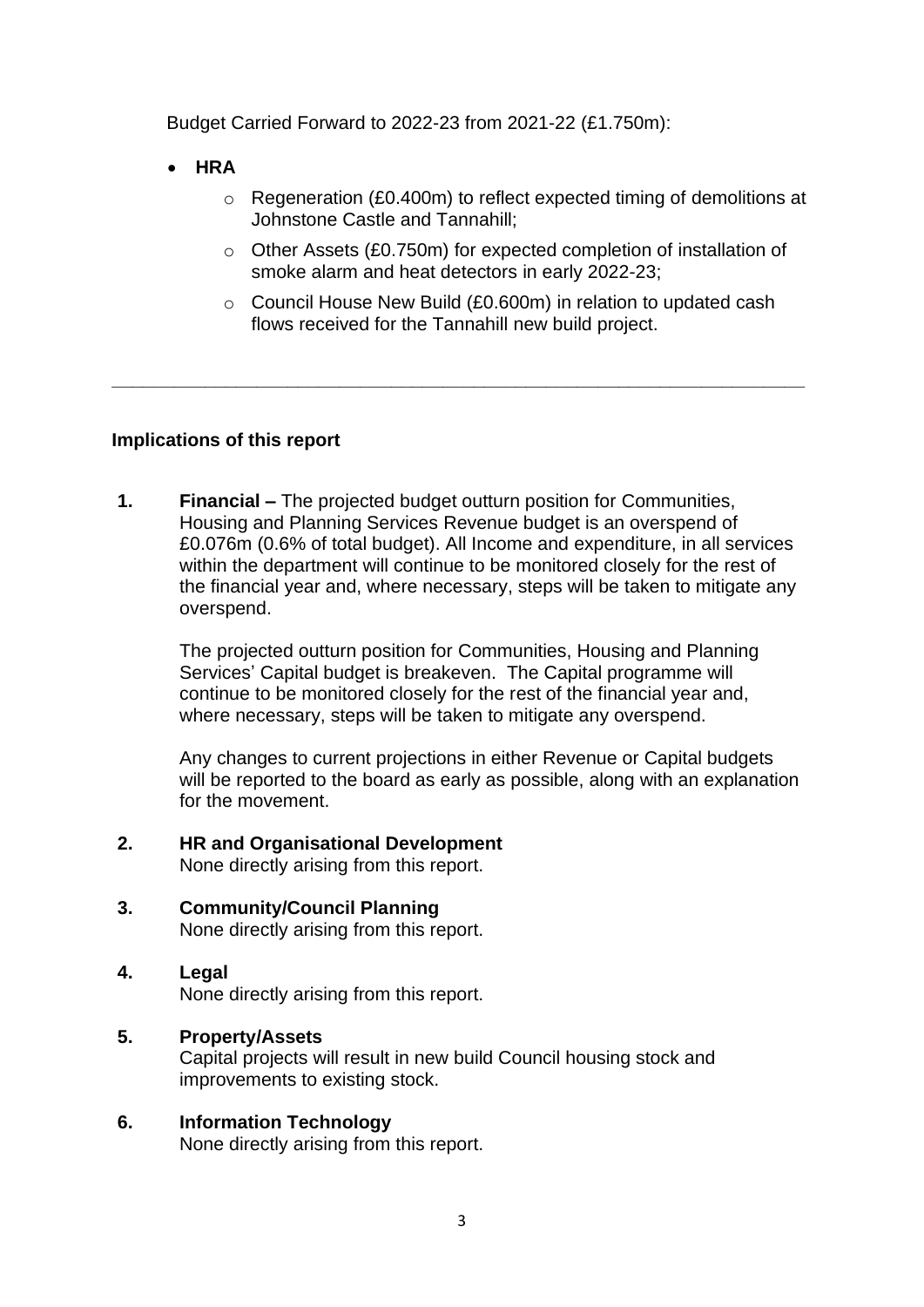# **7. Equality and Human Rights**

The recommendations contained within this report have been assessed in relation to their impact on equalities and human rights. No negative impacts on equality groups or potential for infringement of individuals' human rights have been identified arising from the recommendations contained in the report because for example it is for noting only. If required following implementation, the actual impact of the recommendations and the mitigating actions will be reviewed and monitored, and the results of the assessment will be published on the Council's website.

# **8. Health and Safety**

None directly arising from this report.

### **9. Procurement**

None directly arising from this report.

# **10. Risk**

The potential risk that the Council will overspend its approved budgets for the year will be managed at a Council-wide level by the Chief Executive and Directors.

# **11. Privacy Impact**

None directly arising from this report.

- **12. Cosla Policy Position** N/a.
- **13. Climate Risk** None directly arising from this report.

# **List of Background Papers**

Housing Revenue Account Budget & Rent Levels 2021/22 and Housing Capital Investment Plan 2022/22 to 2023/24;

**\_\_\_\_\_\_\_\_\_\_\_\_\_\_\_\_\_\_\_\_\_\_\_\_\_\_\_\_\_\_\_\_\_\_\_\_\_\_\_\_\_\_\_\_\_\_\_\_\_\_\_\_\_\_\_\_\_\_\_\_\_\_\_\_\_\_**

Non-housing Capital Investment Programme, Prudential Framework and Treasury Management Strategy, and Capital Strategy 2021/22 – 25/26..

**\_\_\_\_\_\_\_\_\_\_\_\_\_\_\_\_\_\_\_\_\_\_\_\_\_\_\_\_\_\_\_\_\_\_\_\_\_\_\_\_\_\_\_\_\_\_\_\_\_\_\_\_\_\_\_\_\_\_\_\_\_\_\_\_\_\_\_**

**Author**: Kevin Festorazzi - Principal Accountant Ext 4885 Stewart Muir – Finance Business Partner Ext 6132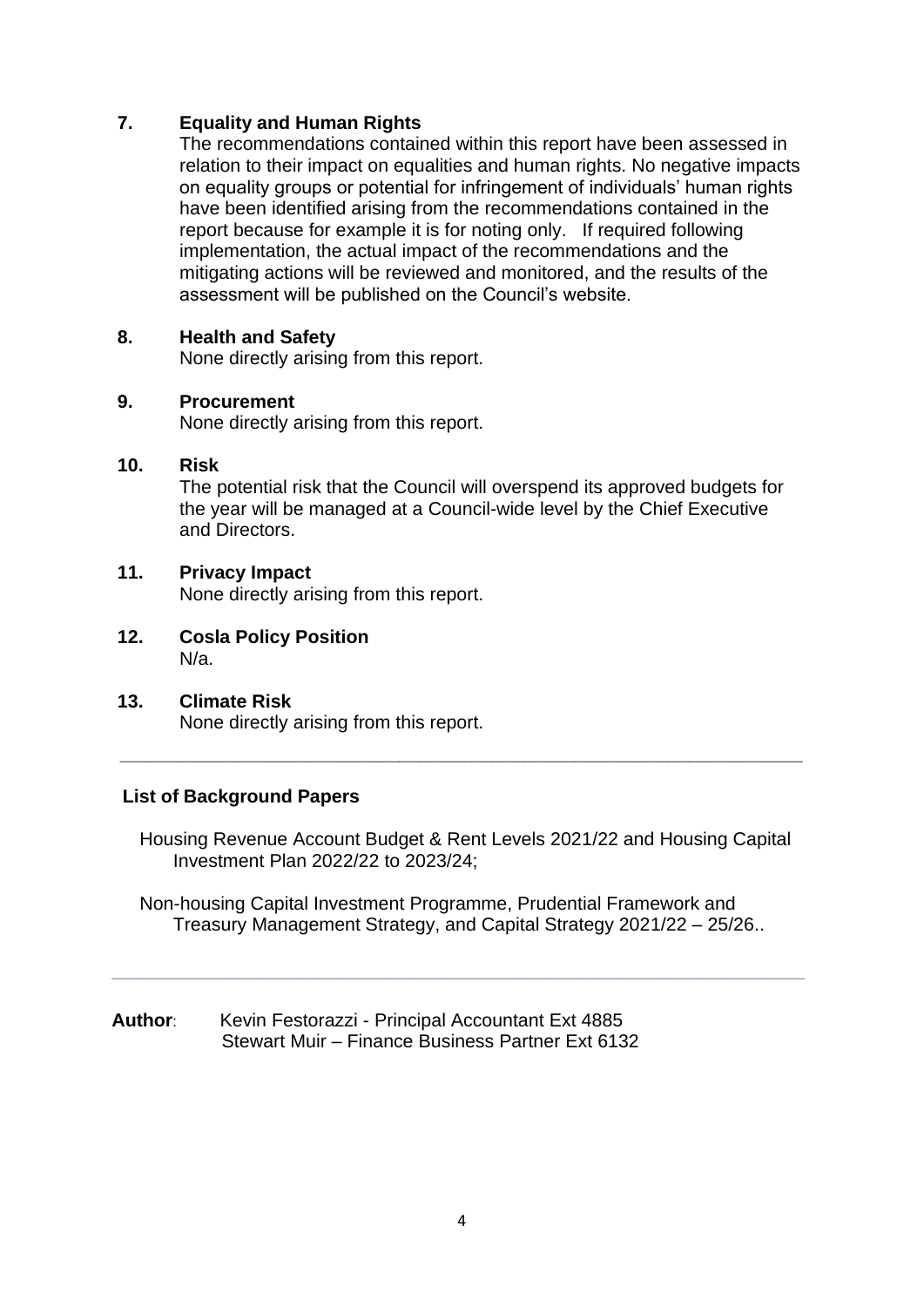### **RENFREWSHIRE COUNCIL REVENUE BUDGET MONITORING STATEMENT 2021/22 1 April 2021 to 7 January 2022**

| POLICY BOARD: COMMUNITIES, HOUSING AND PLANNING SERVICES - All SERVICES |                      |               |                                  |                     |                 |              |       |                         |                 |                 |  |     |
|-------------------------------------------------------------------------|----------------------|---------------|----------------------------------|---------------------|-----------------|--------------|-------|-------------------------|-----------------|-----------------|--|-----|
|                                                                         |                      |               |                                  |                     |                 |              |       |                         |                 |                 |  |     |
|                                                                         | Revised              | <b>Budget</b> | Revised                          | Projected           | Projected       | <b>Total</b> |       | <b>Budget Variance</b>  | <b>Previous</b> | <b>Movement</b> |  |     |
|                                                                         | <b>Annual Budget</b> |               | <b>Adjustments Annual Budget</b> | <b>Outturn Core</b> | <b>Outturn</b>  | Projected    |       | (Adverse) or Favourable | Projected       |                 |  |     |
| <b>Objective Summary</b>                                                | at P8                |               |                                  | <b>Business</b>     | COVID-19        | Outturn      |       |                         | Outturn         |                 |  |     |
|                                                                         |                      |               |                                  |                     |                 |              |       |                         | Variance        |                 |  |     |
|                                                                         | £000                 | £000          | £000                             | £000                | £000            | £000         | £000  | %                       | £000            | £000            |  |     |
| Housing Revenue Account (HRA)                                           |                      |               |                                  | 34                  | (34)            |              |       | 0.0%                    |                 |                 |  |     |
| Communities and Housing Directorate                                     | 14                   |               | 14                               | 14                  |                 | 14           |       | 0.0%                    |                 |                 |  |     |
| Housing - General Services (Not HRA)                                    | 4,943                | 16            | 4,959                            | 4,959               | 15 <sub>l</sub> | 4,974        | (15)  | (0.3%)                  |                 | (18)            |  |     |
| Communities and Public Protection                                       | 3,749                |               |                                  |                     | 3,748           |              | 154   |                         |                 | 3.5%            |  | 189 |
| (excluding Regulatory Services)                                         |                      | (1)           |                                  | 3,464               |                 | 3,618        | 130   |                         | (59)            |                 |  |     |
| Economy & Development                                                   | 191                  |               | 191                              | 382                 | 0               | 382          | (191) | $(100.0\%)$             | (136)           | (55)            |  |     |
| <b>Criminal Justice</b>                                                 | 3,598                |               | 3,598                            | 3,598               | ი               | 3,598        |       | 0.0%                    |                 |                 |  |     |
| <b>NET EXPENDITURE</b>                                                  | 12,495               | 15            | 12,510                           | 12,451              | 135             | 12,586       | (76)  | $(0.6\%)$               | (192)           | 116             |  |     |

| <b>Objective Heading</b>                                             | <b>Key Reasons for Projected Variance</b>                                                                                                                                                                                                                                                                                                                                                                                                                                                                                                                                                                                                                                                                                                                                       |
|----------------------------------------------------------------------|---------------------------------------------------------------------------------------------------------------------------------------------------------------------------------------------------------------------------------------------------------------------------------------------------------------------------------------------------------------------------------------------------------------------------------------------------------------------------------------------------------------------------------------------------------------------------------------------------------------------------------------------------------------------------------------------------------------------------------------------------------------------------------|
| Housing Revenue Account (HRA)                                        | Overall the HRA is projecting a break even position at the year end. It should be noted that employee costs will be underspent due to vacancies within<br>the service and the resultant resources will be utilised to undertake additional housing repairs & maintenance works. In addition, there is a projected<br>overspend on void rent loss this year, which will be offset by decreased debt repayments at the year end in line with the councils financial strategy of<br>debt smoothing.                                                                                                                                                                                                                                                                                |
| Development & Housing Directorate                                    | No projected year end variances to report.                                                                                                                                                                                                                                                                                                                                                                                                                                                                                                                                                                                                                                                                                                                                      |
| Housing - General Services (Not HRA)                                 | The projected overspend at the year end is £15k which represents additional staff costs as a result of COVID                                                                                                                                                                                                                                                                                                                                                                                                                                                                                                                                                                                                                                                                    |
| Communities and Public Protection<br>(excluding Regulatory Services) | Overall Communities & Public Protection are projecting a year end underspend of £130K. This underspend has occured as a result of staffing resources<br>within Public Protection being diverted to undertake work on various national COVID initiatives such as the mobile testing programme/test and trace<br>etc. The costs of the staff time for these activities will be recovered direct from Greater Glasgow and Clyde Health Board and will result in additional one<br>off income in the current year. The projected Council Covid costs, incurred by the service, total £154K and this represents an under-recovery of income of<br>£100K in rental of halls for community learning and employee costs of £54k which are directly related to Council Covid activities. |
| Economy & Development Services                                       | The adverse variance mainly reflects a projected under-recovery of Planning Fee income, 10% of targeted income. This represents a reasonable<br>estimate of income levels in the current economic and financial climate, as we follow the route map out of the COVID pandemic.                                                                                                                                                                                                                                                                                                                                                                                                                                                                                                  |
| Criminal Justice Services                                            | No projected year end variances to report.                                                                                                                                                                                                                                                                                                                                                                                                                                                                                                                                                                                                                                                                                                                                      |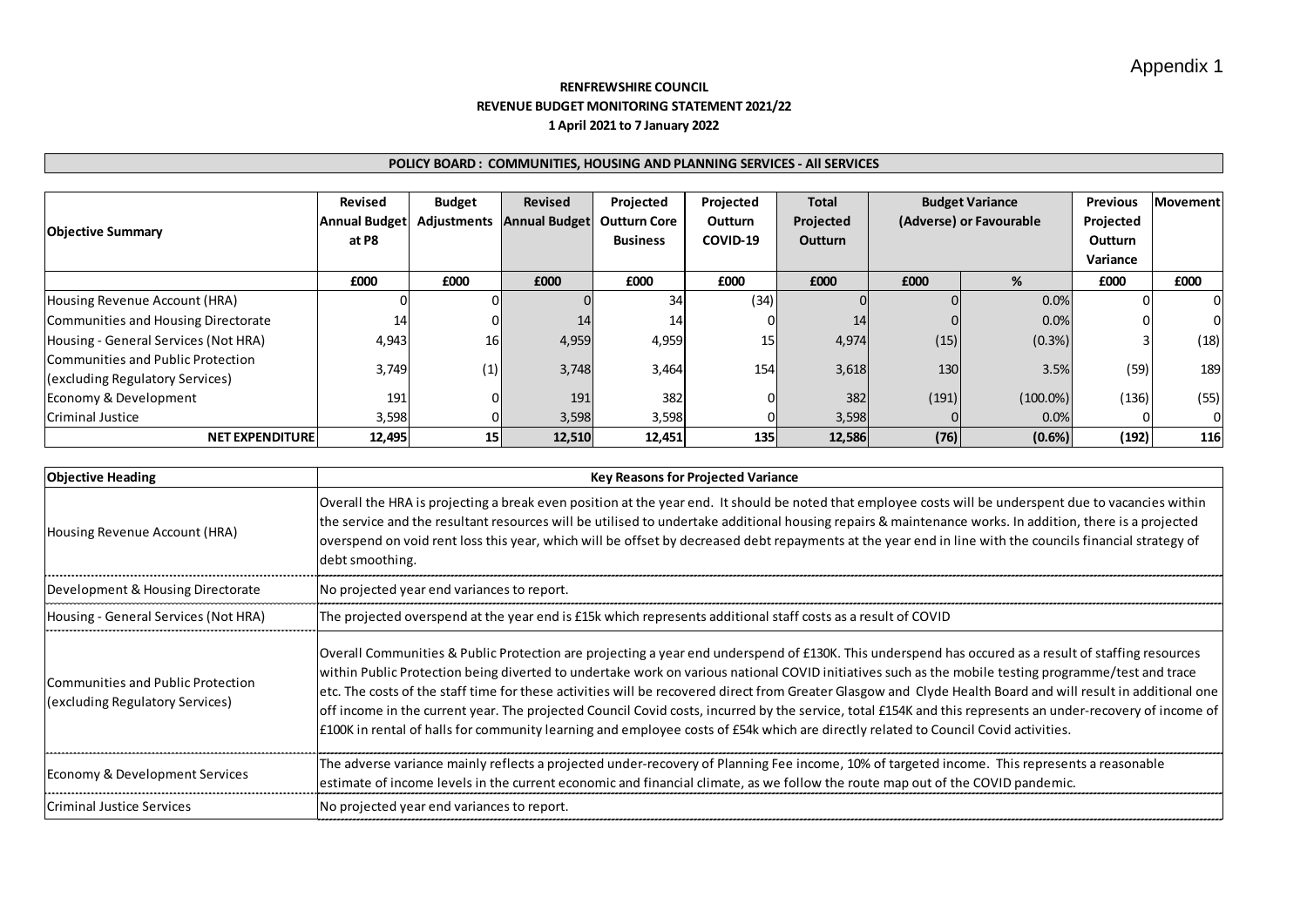### **RENFREWSHIRE COUNCIL REVENUE BUDGET MONITORING STATEMENT 2021/22 1 April 2021 to 7 January 2022**

### **POLICY BOARD : COMMUNITIES, HOUSING AND PLANNING SERVICES - GENERAL SERVICES (excluding HRA)**

| <b>Subjective Summary</b>          | <b>Revised</b><br><b>Annual Budget</b><br>at P8 | <b>Budget</b> | Revised<br>Adjustments Annual Budget | Projected<br><b>Outturn Core</b><br><b>Business</b> | Projected<br><b>Outturn</b><br>COVID-19 | Total<br>Projected<br><b>Outturn</b> | <b>Budget Variance</b><br>(Adverse) or Favourable |            | <b>Previous</b><br>Projected<br><b>Outturn</b><br>Variance | <b>Movement</b> |
|------------------------------------|-------------------------------------------------|---------------|--------------------------------------|-----------------------------------------------------|-----------------------------------------|--------------------------------------|---------------------------------------------------|------------|------------------------------------------------------------|-----------------|
|                                    | £000                                            | £000          | £000                                 | £000                                                | £000                                    | £000                                 | £000                                              | %          | £000                                                       | £000            |
| Employees                          | 10,276                                          | (1)           | 10,275                               | 10,071                                              | 69                                      | 10,140                               | 135                                               | 1.3%       |                                                            | 131             |
| <b>IPremises Related</b>           | 1,665                                           |               | 1,665                                | 1,697                                               |                                         | 1,697                                | (32)                                              | $(1.9\%)$  | (17)                                                       | (15)            |
| <b>Transport Related</b>           | 188                                             |               | 188                                  | 207                                                 |                                         | 207                                  | (19)                                              | $(10.1\%)$ | (0)                                                        | (19)            |
| Supplies and Services              | 2,587                                           | (84)          | 2,503                                | 2,569                                               |                                         | 2,569                                | (66)                                              | $(2.6\%)$  | (35)                                                       | (31)            |
| Third Party Payments               | 85                                              |               | 85                                   | 101                                                 |                                         | 101                                  | (16)                                              | (18.8%)    | (16)                                                       | ΟI              |
| <b>Transfer Payments</b>           | 1,947                                           | 100           | 2,047                                | 2,080                                               |                                         | 2,080                                | (33)                                              | $(1.6\%)$  | 42                                                         | (75)            |
| Support Services                   | 1,428                                           |               | 1,428                                | 1,411                                               |                                         | 1,411                                | 17                                                | 1.2%       | (3)                                                        | 20              |
| Depreciation and Impairment Losses | (23)                                            |               | (23)                                 | (23)                                                |                                         | (23)                                 |                                                   | 0.0%       |                                                            | ΩI              |
| <b>GROSS EXPENDITURE</b>           | 18,153                                          | 15            | 18,168                               | 18,113                                              | 69                                      | 18,182                               | (14)                                              | $(0.1\%)$  | (25)                                                       | 13              |
| <b>Income</b>                      | (5,658)                                         |               | (5,658)                              | (5,696)                                             | 100                                     | (5, 596)                             | (62)                                              | $(1.1\%)$  | (166)                                                      | 104             |
| <b>NET EXPENDITURE</b>             | 12,495                                          | 15            | 12,510                               | 12,417                                              | 169                                     | 12,586                               | (76)                                              | (0.6%)     | (190)                                                      | 116             |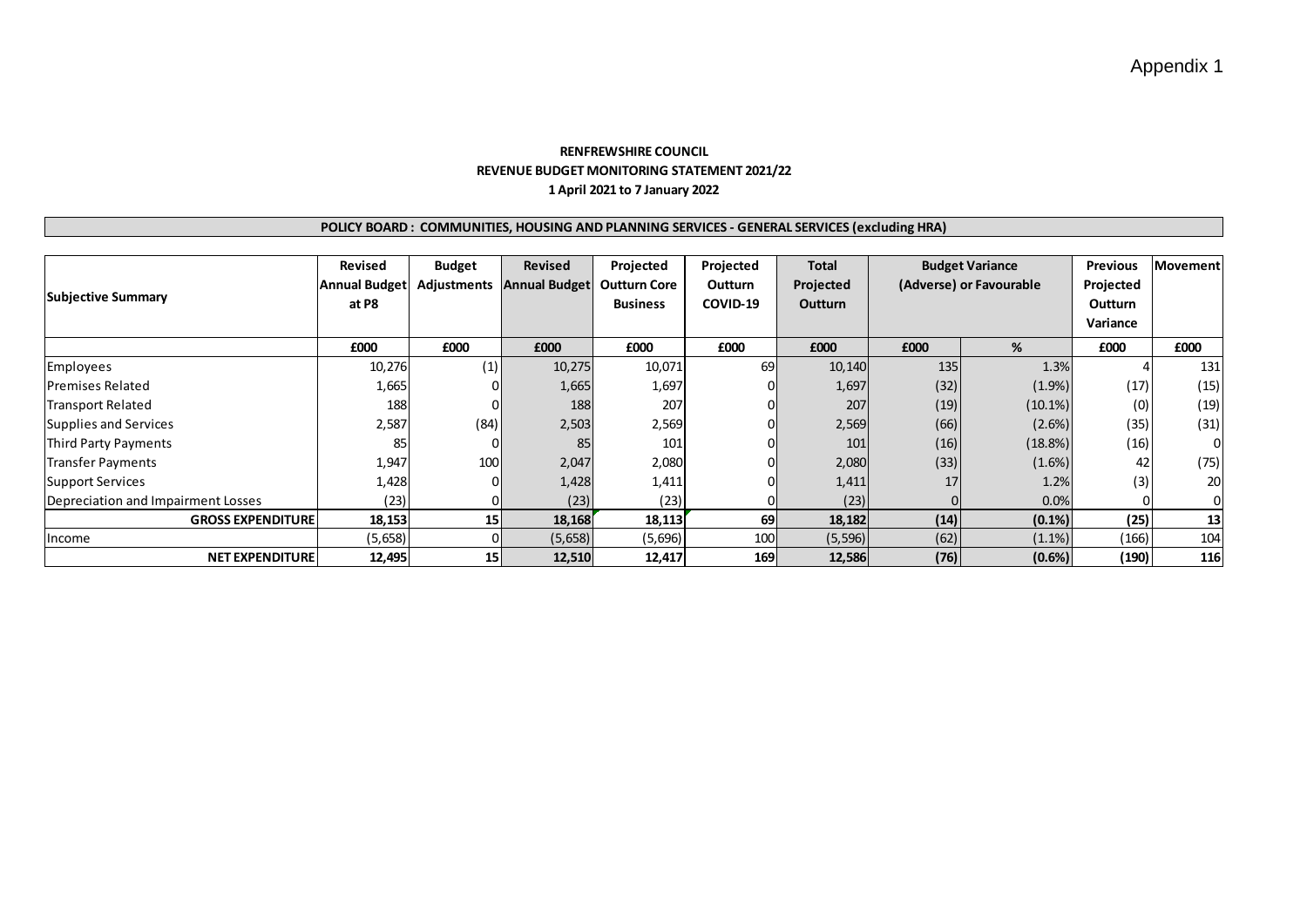# Appendix 1

### **RENFREWSHIRE COUNCIL REVENUE BUDGET MONITORING STATEMENT 2021/22 1 April 2021 to 7 January 2022**

### **POLICY BOARD : COMMUNITIES, HOUSING AND PLANNING SERVICES - Housing Revenue Account (HRA) Only**

|                                    | Revised              | <b>Budget</b> | <b>Revised</b>            | Projected           | Projected      | <b>Total</b> |          | <b>Budget Variance</b>  | <b>Previous</b> | <b>Movement</b> |
|------------------------------------|----------------------|---------------|---------------------------|---------------------|----------------|--------------|----------|-------------------------|-----------------|-----------------|
| <b>Subjective Summary</b>          | <b>Annual Budget</b> |               | Adjustments Annual Budget | <b>Outturn Core</b> | <b>Outturn</b> | Projected    |          | (Adverse) or Favourable | Projected       |                 |
|                                    | at P8                |               |                           | <b>Business</b>     | COVID-19       | Outturn      |          |                         | Outturn         |                 |
|                                    | £000                 | £000          | £000                      | £000                | £000           | £000         | £000     | %                       | £000            | £000            |
| Employees                          | 9,212                |               | 9,212                     | 8,598               |                | 8,598        | 614      | 6.7%                    | 586             | 28              |
| <b>IPremises Related</b>           | 15,231               |               | 15,231                    | 16,765              |                | 16,765       | (1, 534) | $(10.1\%)$              | (1,624)         | 90              |
| <b>Transport Related</b>           | 103                  |               | 103                       | 75                  |                | 75           | 28       | 27.2%                   | 30 <sup>1</sup> | (2)             |
| Supplies and Services              | 807                  |               | 807                       | 766                 | (70)           | 696          | 111      | 13.8%                   | 112             | (1)             |
| Third Party Payments               | 26                   |               | 26                        | 40                  |                | 40           | (14)     | (53.8%)                 | $\Omega$        | (14)            |
| Transfer Payments                  | 3,949                |               | 3,949                     | 3,984               |                | 3,984        | (35)     | (0.9%                   | (17)            | (18)            |
| Support Services                   | 2,490                |               | 2,490                     | 2,488               |                | 2,488        |          | 0.1%                    |                 |                 |
| Depreciation and Impairment Losses | 21,885               |               | 21,885                    | 20,816              |                | 20,816       | 1,069    | 4.9%                    | 1,177           | (108)           |
| <b>GROSS EXPENDITURE</b>           | 53,703               |               | 53,703                    | 53,532              | (70)           | 53,462       | 241      | 0.4%                    | 263             | (22)            |
| <b>Income</b>                      | (53, 703)            |               | (53, 703)                 | (53, 498)           | 36             | (53, 462)    | (241)    | (0.4% )                 | (263)           | 22              |
| <b>NET EXPENDITURE</b>             |                      | 0             |                           | 34                  | (34)           |              |          | 0.0%                    |                 | (0)             |